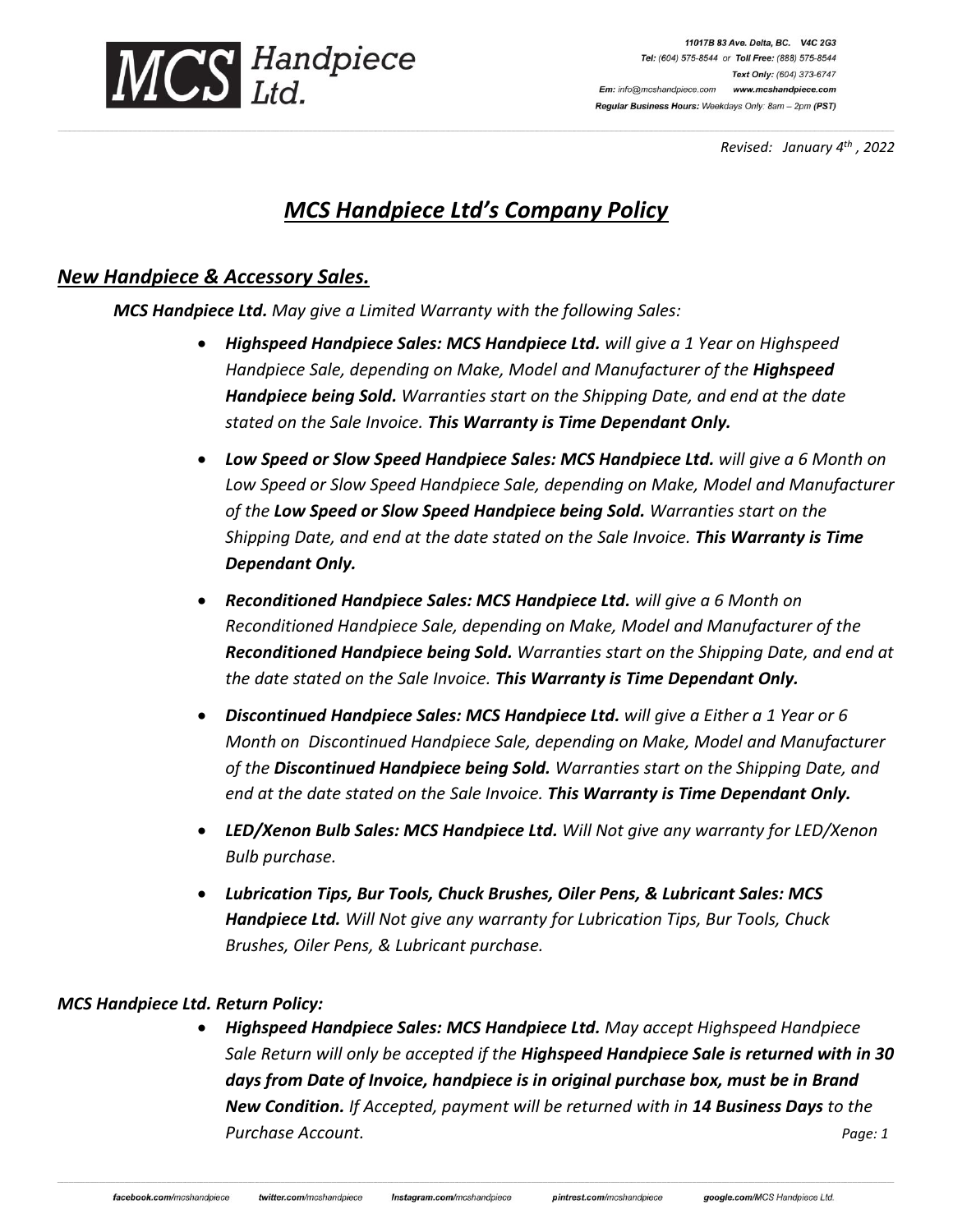

- *Low Speed or Slow Speed Handpiece Sales: MCS Handpiece Ltd. May accept Low Speed or Slow Speed Handpiece Sale Return will only be accepted if the Low Speed or Slow Speed Handpiece Sale is returned with in 30 days from Date of Invoice, handpiece is in original purchase box, must be in Brand New Condition. If Accepted, payment will be returned with in 14 Business Days to the Purchase Account*
- *Reconditioned Handpiece Sales: MCS Handpiece Ltd. . Will Not Reconditioned Handpiece Sale Returns. All Sales Are Final.*

**\_\_\_\_\_\_\_\_\_\_\_\_\_\_\_\_\_\_\_\_\_\_\_\_\_\_\_\_\_\_\_\_\_\_\_\_\_\_\_\_\_\_\_\_\_\_\_\_\_\_\_\_\_\_\_\_\_\_\_\_\_\_\_\_\_\_\_\_\_\_\_\_\_\_\_\_\_\_\_\_\_\_\_\_\_\_\_\_\_\_\_\_\_\_\_\_\_\_\_\_\_\_\_\_\_\_\_\_\_\_\_\_\_\_\_\_\_\_\_\_\_\_\_\_\_\_\_\_\_\_\_\_\_\_\_\_\_\_\_\_\_\_\_\_\_\_\_\_\_\_\_\_\_\_\_\_\_\_\_\_\_\_\_\_\_\_\_\_\_\_\_\_\_\_\_\_\_\_\_\_\_\_\_\_\_\_\_\_\_\_\_\_\_\_\_\_\_\_\_\_\_\_\_\_\_\_\_\_\_\_\_\_\_\_\_\_\_\_\_\_\_\_\_\_\_\_\_\_\_\_\_\_\_\_\_\_\_\_\_\_\_\_\_\_\_\_\_\_\_\_\_\_\_\_\_\_\_\_\_\_\_\_\_\_\_\_\_\_\_\_\_\_\_\_\_\_\_\_\_\_\_\_\_\_\_\_\_\_\_\_\_\_\_\_\_\_\_\_\_\_\_\_\_\_\_\_\_\_\_\_\_\_\_\_\_\_\_\_\_\_\_\_\_\_\_\_\_\_\_\_\_\_\_\_\_\_\_\_\_\_\_\_\_\_\_\_\_\_\_\_\_\_\_\_\_\_\_\_**

- *Discontinued Handpiece Sales: MCS Handpiece Ltd. Will Not Discontinued Handpiece Sales Returns. All Sales Are Final.*
- *LED/Xenon Bulb Sales: MCS Handpiece Ltd. Will Not Accept LED/Xenon Bulb Sales Returns. All Sales Are Final.*
- *Lubrication Tips, Bur Tools, Chuck Brushes, Oiler Pens, & Lubricant Sales: MCS Handpiece Ltd. Will Not Accept Lubrication Tips, Bur Tools, Chuck Brushes, Oiler Pens, & Lubricant Sales Returns. All Sales Are Final.*

## *Shipping Handpiece Repairs, Handpiece & Accessory Sales.*

*MCS Handpiece Ltd will pay one way shipping and MCS Handpiece Ltd.'s customers will pay other way shipping unless fee is waived by MCS Handpiece Ltd.*

- *MCS Handpiece Ltd will not pay for any shipments to MCS Handpiece Ltd on customers account.*
- *If the handpiece repair is under warranty, shipping costs will applied to warranty repairs.*
- *If the handpiece is "operating normal" or a request for the handpiece to be returned unrepaired, return shipping charges apply to return requests.*
- *More information about MCS Handpiece Ltd.'s Shipping Program & Policy is available upon request.*
- *Shipping price subject to change without notice.*

## *Handpieces Repair Assessments.*

*When MCS Handpiece Ltd receives a handpiece from it's customers', MCS Handpiece Ltd's employee will check the serial number on the handpiece against the serial number given on the MCS Handpiece Ltd's repair form. If there is a discrepancy between serial numbers, the serial number on the handpiece will be taken as correct. Only the correct handpiece serial number will be recorded on the customers invoice and history.*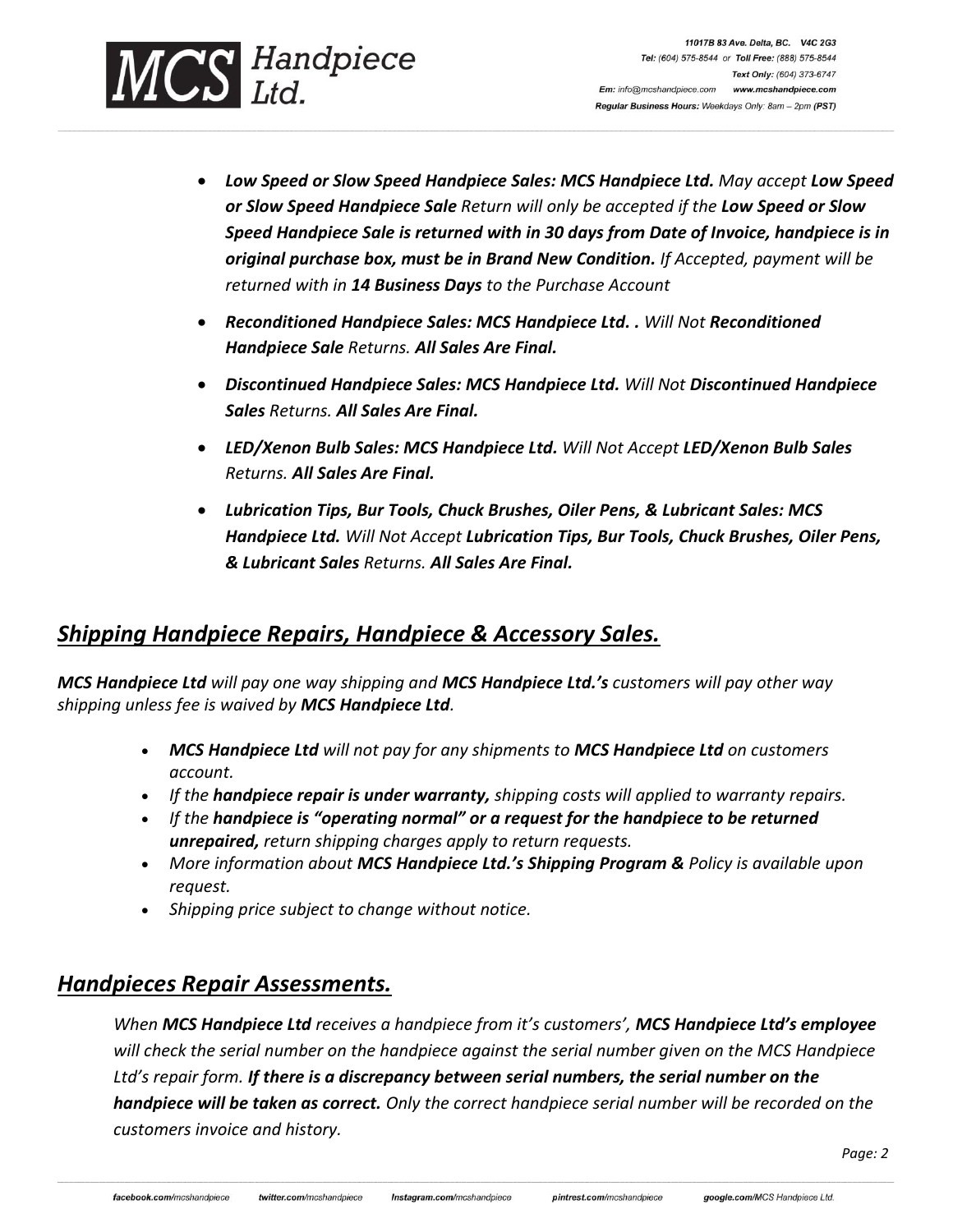

*When MCS Handpiece Ltd receives a high speed handpiece for repair, the high speed handpiece goes through several tests.*

**\_\_\_\_\_\_\_\_\_\_\_\_\_\_\_\_\_\_\_\_\_\_\_\_\_\_\_\_\_\_\_\_\_\_\_\_\_\_\_\_\_\_\_\_\_\_\_\_\_\_\_\_\_\_\_\_\_\_\_\_\_\_\_\_\_\_\_\_\_\_\_\_\_\_\_\_\_\_\_\_\_\_\_\_\_\_\_\_\_\_\_\_\_\_\_\_\_\_\_\_\_\_\_\_\_\_\_\_\_\_\_\_\_\_\_\_\_\_\_\_\_\_\_\_\_\_\_\_\_\_\_\_\_\_\_\_\_\_\_\_\_\_\_\_\_\_\_\_\_\_\_\_\_\_\_\_\_\_\_\_\_\_\_\_\_\_\_\_\_\_\_\_\_\_\_\_\_\_\_\_\_\_\_\_\_\_\_\_\_\_\_\_\_\_\_\_\_\_\_\_\_\_\_\_\_\_\_\_\_\_\_\_\_\_\_\_\_\_\_\_\_\_\_\_\_\_\_\_\_\_\_\_\_\_\_\_\_\_\_\_\_\_\_\_\_\_\_\_\_\_\_\_\_\_\_\_\_\_\_\_\_\_\_\_\_\_\_\_\_\_\_\_\_\_\_\_\_\_\_\_\_\_\_\_\_\_\_\_\_\_\_\_\_\_\_\_\_\_\_\_\_\_\_\_\_\_\_\_\_\_\_\_\_\_\_\_\_\_\_\_\_\_\_\_\_\_\_\_\_\_\_\_\_\_\_\_\_\_\_\_\_\_\_\_\_\_\_\_\_\_\_\_\_\_\_\_\_\_**

- *MCS Handpiece Ltd's Technician will test the full functionality of the high speed handpiece. While running the high speed handpiece, MCS Handpiece Ltd's Technician can test all the components.* 
	- o *A wobbling bur or Low Torque indicates failing bearings and a bearing rebuild may be needed.*
	- o *Bur slippage indicates failure of the chuck mechanism. A new turbine/cartridge may be needed.*
		- *Turbine – consists of a chuck mechanism, impeller, and high speed bearings. A turbine is the inner workings of a high speed handpiece that can be rebuilt. The bearings can be removed and replaced with brand new high speed bearings.*
		- *Cartridge consists of a chuck mechanism, impeller and high speed bearings. A cartridge is either encased in a steel housing that cannot be taken apart, or the bearings and the chuck mechanism are a one piece unit. A cartridge is non-rebuildable. The bearings cannot be removed and replacement of the whole cartridge is the only solution to bearing failure.*
	- o *Stuck burs may indicate that the chuck mechanism is clogged with debris. This can also indicate that the handpiece needs extra lubrication. Clean & Lubricate Service may be required.*
	- o *In some cases, MCS Handpiece Ltd's Technician may suggest to purchase a new high speed handpiece, as the repair cost would exceed the cost of a brand new high speed handpiece.*
- *MCS Handpiece Ltd's Technician will test the quality of pull on the check mechanism using a chuck puller. A well working chuck mechanism can pull 5 lbs or more of pull. If it is less, a new chuck or turbine may be required and a quote will be provided.*
- *MCS Handpiece Ltd's Technician will test the bearing rotation by running the high speed handpiece at different PSI levels. The rough sound of the bearing rotation and the slow speed of the bur are all indications of a failing bearing. You may be quoted for a bearing rebuild.*
- *MCS Handpiece Ltd's Technician will test the water spray output by running the water line. If there is insufficient water output, you may be quoted a water line cleaning.*
- *MCS Handpiece Ltd's Technician will test the full function of the high speed handpiece. While running the high speed handpiece, dirt and debris may be exiting the chuck mechanism, or air and water lines, or at the back of the handpiece. This is a good indication that the handpiece has debris collected in the high speed handpiece. You may be quoted for a clean and lubricate handpiece.*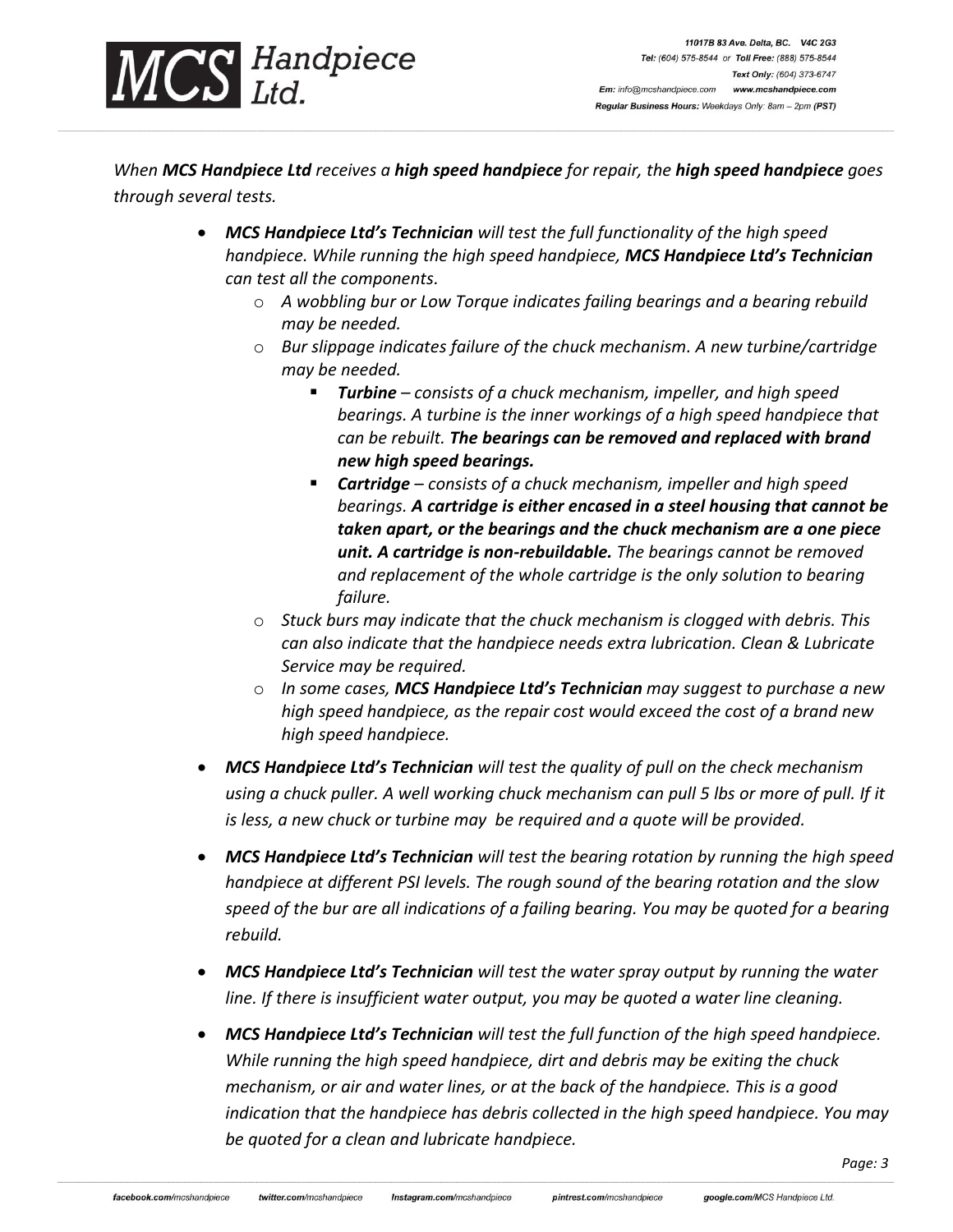

• *If the high speed handpiece passes all the tests listed above. MCS Handpiece Ltd will let the customer know the findings and will send back the high speed handpiece as "operating normal"*

**\_\_\_\_\_\_\_\_\_\_\_\_\_\_\_\_\_\_\_\_\_\_\_\_\_\_\_\_\_\_\_\_\_\_\_\_\_\_\_\_\_\_\_\_\_\_\_\_\_\_\_\_\_\_\_\_\_\_\_\_\_\_\_\_\_\_\_\_\_\_\_\_\_\_\_\_\_\_\_\_\_\_\_\_\_\_\_\_\_\_\_\_\_\_\_\_\_\_\_\_\_\_\_\_\_\_\_\_\_\_\_\_\_\_\_\_\_\_\_\_\_\_\_\_\_\_\_\_\_\_\_\_\_\_\_\_\_\_\_\_\_\_\_\_\_\_\_\_\_\_\_\_\_\_\_\_\_\_\_\_\_\_\_\_\_\_\_\_\_\_\_\_\_\_\_\_\_\_\_\_\_\_\_\_\_\_\_\_\_\_\_\_\_\_\_\_\_\_\_\_\_\_\_\_\_\_\_\_\_\_\_\_\_\_\_\_\_\_\_\_\_\_\_\_\_\_\_\_\_\_\_\_\_\_\_\_\_\_\_\_\_\_\_\_\_\_\_\_\_\_\_\_\_\_\_\_\_\_\_\_\_\_\_\_\_\_\_\_\_\_\_\_\_\_\_\_\_\_\_\_\_\_\_\_\_\_\_\_\_\_\_\_\_\_\_\_\_\_\_\_\_\_\_\_\_\_\_\_\_\_\_\_\_\_\_\_\_\_\_\_\_\_\_\_\_\_\_\_\_\_\_\_\_\_\_\_\_\_\_\_\_\_\_\_\_\_\_\_\_\_\_\_\_\_\_\_\_\_**

- *All high speed handpieces will not be taken apart when being assessed. If a high speed handpiece is taken apart, there is risk of further damage to the high speed handpiece. MCS Handpiece Ltd will ask for the approval of the quote before the high speed handpiece is taken apart for repair.* 
	- o *In some cases, after the high speed handpiece is taken apart, MCS Handpiece Ltd.'s Technician may come across other underlying issues that need to be addressed for the high speed handpiece to work and function properly. MCS Handpiece Ltd will review the quote given to cover the newly found underlying issue and wait for the quote to be approved before work on the high speed handpiece can be done.*

#### *When MCS Handpiece Ltd receives a low speed handpiece for repair.*

- *MCS Handpiece Ltd.'s Technician will test the full function of a low speed handpiece.*
- *MCS Handpiece Ltd.'s Technician may need to disassemble the low speed handpiece to inspect the drive shaft, cartridge and other components. Your quote will be based on what components needed to be replaced for full functionality of the low speed handpiece.*
	- o *In some cases, MCS Handpiece Ltd's Technician may suggest the purchase of a new low speed handpiece, as the repair cost would exceed the cost of a brand new low speed handpiece.*

#### *When MCS Handpiece Ltd receives a slow speed electric handpiece for repair.*

- *MCS Handpiece Ltd's Technician will test the full function of a slow speed electric handpiece.*
- *MCS Handpiece Ltd's Technician may need to disassemble the slow speed air motor to inspect the blades, springs and other components. Your quote will be based on what components needed to be replaced for full functionality of the slow speed electric handpiece.*
	- o *In some cases, MCS Handpiece Ltd's Technician may suggest the purchase of a new slow speed electric handpiece, as the repair cost would exceed the cost of a brand new slow speed electric handpiece.*

#### *When MCS Handpiece Ltd receives a low speed air motor for repair.*

- *MCS Handpiece Ltd's Technician will run the slow speed air motor to test the full function.*
- *MCS Handpiece Ltd's Technician may need to disassemble the slow speed air motor to inspect the blades, springs and other components. Your quote will be based on what components needed to be replaced for full functionality of the slow speed air motor.*
	- o *In some cases, MCS Handpiece Ltd's Technician may suggest the purchase of a new low speed air motor, as the repair cost would exceed the cost of a brand new low speed air motor. Page: 4*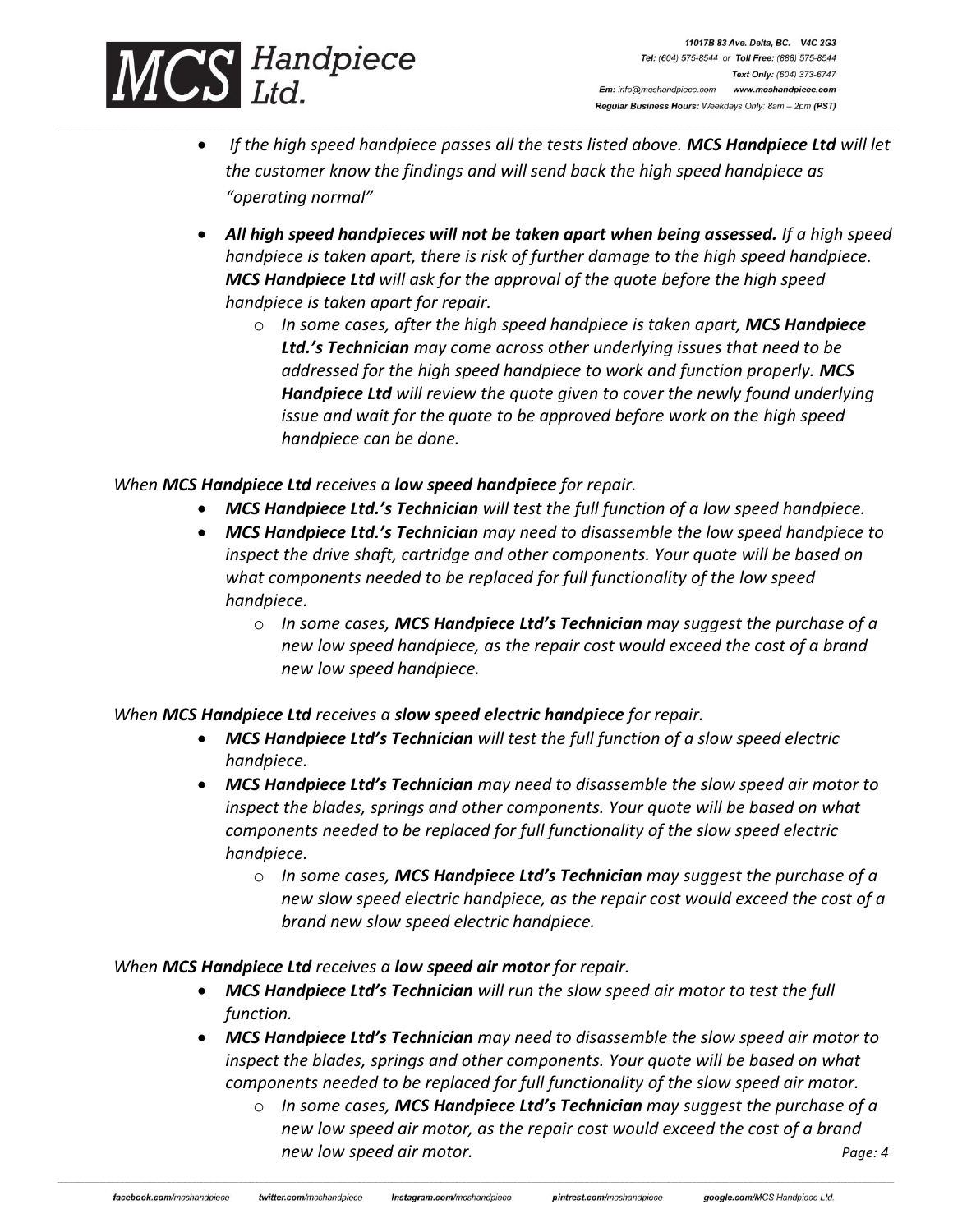

## *Handpiece Repairs Quotes.*

*MCS Handpiece Ltd requires a contact, that has the authority to approve repairs, to be written on MCS Handpiece Ltd's repair form. This contact will be asked for when MCS Handpiece Ltd calls to have a handpiece repair quote approved.*

**\_\_\_\_\_\_\_\_\_\_\_\_\_\_\_\_\_\_\_\_\_\_\_\_\_\_\_\_\_\_\_\_\_\_\_\_\_\_\_\_\_\_\_\_\_\_\_\_\_\_\_\_\_\_\_\_\_\_\_\_\_\_\_\_\_\_\_\_\_\_\_\_\_\_\_\_\_\_\_\_\_\_\_\_\_\_\_\_\_\_\_\_\_\_\_\_\_\_\_\_\_\_\_\_\_\_\_\_\_\_\_\_\_\_\_\_\_\_\_\_\_\_\_\_\_\_\_\_\_\_\_\_\_\_\_\_\_\_\_\_\_\_\_\_\_\_\_\_\_\_\_\_\_\_\_\_\_\_\_\_\_\_\_\_\_\_\_\_\_\_\_\_\_\_\_\_\_\_\_\_\_\_\_\_\_\_\_\_\_\_\_\_\_\_\_\_\_\_\_\_\_\_\_\_\_\_\_\_\_\_\_\_\_\_\_\_\_\_\_\_\_\_\_\_\_\_\_\_\_\_\_\_\_\_\_\_\_\_\_\_\_\_\_\_\_\_\_\_\_\_\_\_\_\_\_\_\_\_\_\_\_\_\_\_\_\_\_\_\_\_\_\_\_\_\_\_\_\_\_\_\_\_\_\_\_\_\_\_\_\_\_\_\_\_\_\_\_\_\_\_\_\_\_\_\_\_\_\_\_\_\_\_\_\_\_\_\_\_\_\_\_\_\_\_\_\_\_\_\_\_\_\_\_\_\_\_\_\_\_\_\_\_\_\_\_\_\_\_\_\_\_\_\_\_\_\_\_\_**

*MCS Handpiece Ltd will call customers with a repair quote if the Handpiece Repair Form is either A: the box for call with an estimate is checked, B: No box is checked off.*

*Repair pricing subject to change without notice.*

*When MCS Handpiece Ltd receives a handpiece in for repair, however never receives communication from the Customer.* 

- *MCS Handpiece Ltd.'s will contact the Customer at least once a month by the means of:*
	- o *Telephone call, leaving a message when prompt; received from the "MCS Handpiece Ltd.'s Repair Order Form"..*
	- o *Emailing the quote to the Customer to the email the customer provided on the "MCS Handpiece Ltd.'s Repair Order Form"..*
	- o *Texting the Customer, to the cell number that the Customer provided on the "MCS Handpiece Ltd.'s Repair Order Form"..*
- *If MCS Handpiece Ltd.'s does not receive an communication with the Customer with in 6 Months from when the Handpiece has been logged, the handpiece will be sent back, unrepaired, at the Customer's expense.*
- *MCS Handpiece Ltd. Keeps communication logs of all calls made to the Customer including dates and times called.*
- *MCS Handpiece Ltd. Keeps all email communication of all email correspondence between it's self and the Customer.*

### **Invoicing & Payment.**

*MCS Handpiece Ltd will ask for a credit card payment of the full repair amount when quote is given to the customer, if the amount is close to or more than \$1,000 prior to repairing. A credit card receipt will be given along with the customers handpiece repair.* 

*MCS Handpiece Ltd will itemize each charge on customers invoice.*

*Each Charge can or will include:*

- *Date Received, by what shipping company*
- *Handpiece make, model, serial number*
- *Description of repair, charge of the repair*
- *Warranty expiration dates*
- *Shipping charges (if applicable) Page: 5*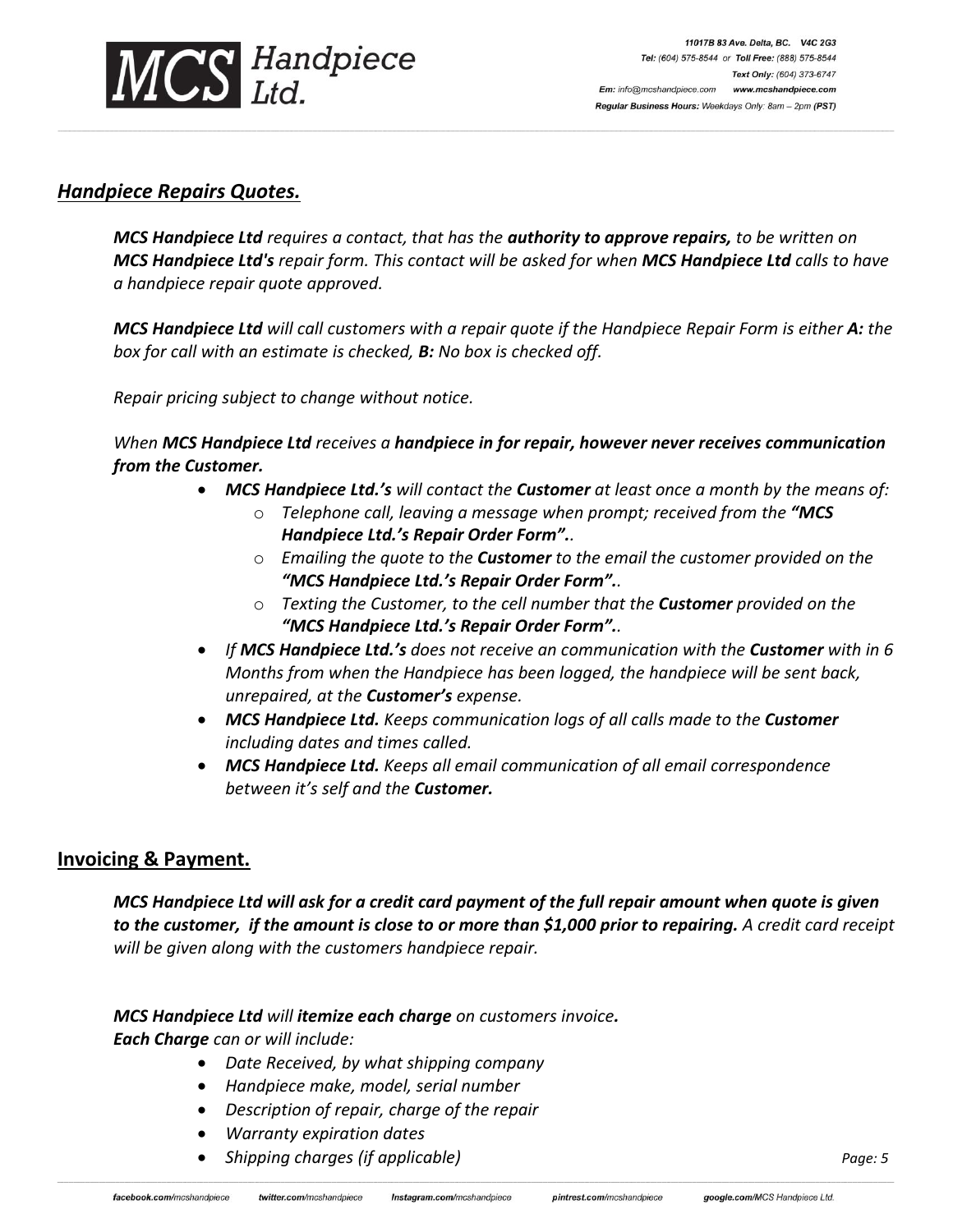

- *Any other Promotions at the time of invoice*
- *Any other notes regarding handpiece repairs, maintenance of handpiece, ext...*

**\_\_\_\_\_\_\_\_\_\_\_\_\_\_\_\_\_\_\_\_\_\_\_\_\_\_\_\_\_\_\_\_\_\_\_\_\_\_\_\_\_\_\_\_\_\_\_\_\_\_\_\_\_\_\_\_\_\_\_\_\_\_\_\_\_\_\_\_\_\_\_\_\_\_\_\_\_\_\_\_\_\_\_\_\_\_\_\_\_\_\_\_\_\_\_\_\_\_\_\_\_\_\_\_\_\_\_\_\_\_\_\_\_\_\_\_\_\_\_\_\_\_\_\_\_\_\_\_\_\_\_\_\_\_\_\_\_\_\_\_\_\_\_\_\_\_\_\_\_\_\_\_\_\_\_\_\_\_\_\_\_\_\_\_\_\_\_\_\_\_\_\_\_\_\_\_\_\_\_\_\_\_\_\_\_\_\_\_\_\_\_\_\_\_\_\_\_\_\_\_\_\_\_\_\_\_\_\_\_\_\_\_\_\_\_\_\_\_\_\_\_\_\_\_\_\_\_\_\_\_\_\_\_\_\_\_\_\_\_\_\_\_\_\_\_\_\_\_\_\_\_\_\_\_\_\_\_\_\_\_\_\_\_\_\_\_\_\_\_\_\_\_\_\_\_\_\_\_\_\_\_\_\_\_\_\_\_\_\_\_\_\_\_\_\_\_\_\_\_\_\_\_\_\_\_\_\_\_\_\_\_\_\_\_\_\_\_\_\_\_\_\_\_\_\_\_\_\_\_\_\_\_\_\_\_\_\_\_\_\_\_\_\_\_\_\_\_\_\_\_\_\_\_\_\_\_\_\_**

*MCS Handpiece Ltd gives 30 day net terms to customers unless otherwise stated on invoice.*

*MCS Handpiece Ltd will send out statements on a bi-weekly basis, on overdue accounts past the Due Date shown on Invoice.*

- *if invoice payments have not yet been received by MCS Handpiece Ltd on or before Due Date shown on invoice, a statement will be sent to the shipping address on the account.*
- *If invoice payments have been received by MCS Handpiece Ltd before Due Date shown on Invoice, no statement will be issued.*

*MCS Handpiece Ltd's customers who have credit cards on file, will have their credit card charged at the time handpiece repairs are invoiced. A paid invoice, a copy of the credit card receipt and a MCS Handpiece Ltd receipt will be sent back with the handpiece repair or sale.*

#### *MCS Handpiece Ltd accepts Visa, MasterCard, eTransfers and Cheques.*

- *Cheques are to be made payable to "MCS Handpiece Ltd".* 
	- *PayPal can be used for payment for the Exact Amount shown on Invoice.*
		- o *Please use info@mcshandpiece.com to send payment with PayPal.*
		- o *State Account name & Invoice # in message for all PayPal Payments*
		- o *MCS Handpiece Ltd. Is not responsible for any processing fees accrued at time of payment.*
- *eTransfers can be made for the Exact Amount shown on Invoice.* 
	- o *Please use [info@mcshandpiece.com](mailto:info@mcshandpiece.com) to send all eTransfers.*
	- o *MCS Handpiece Ltd. Is not responsible for any processing fees accrued at time of payment.*
	- o *State Account name & Invoice # in message for all eTransfers.*
- *MCS Handpiece Ltd does not accept American Express, Discover Card or any other US Credit Card.*
	- o *MCS Handpiece Ltd does require the CVV2 (card verification value code) on the back of all major credit cards. A CVV2 is terms for a security feature for "card not present" payment card transactions instituted to reduce the incidence of credit card fraud. If the customer is not willing to provide this number, MCS Handpiece Ltd will not complete the payment. Other payment options are available.*